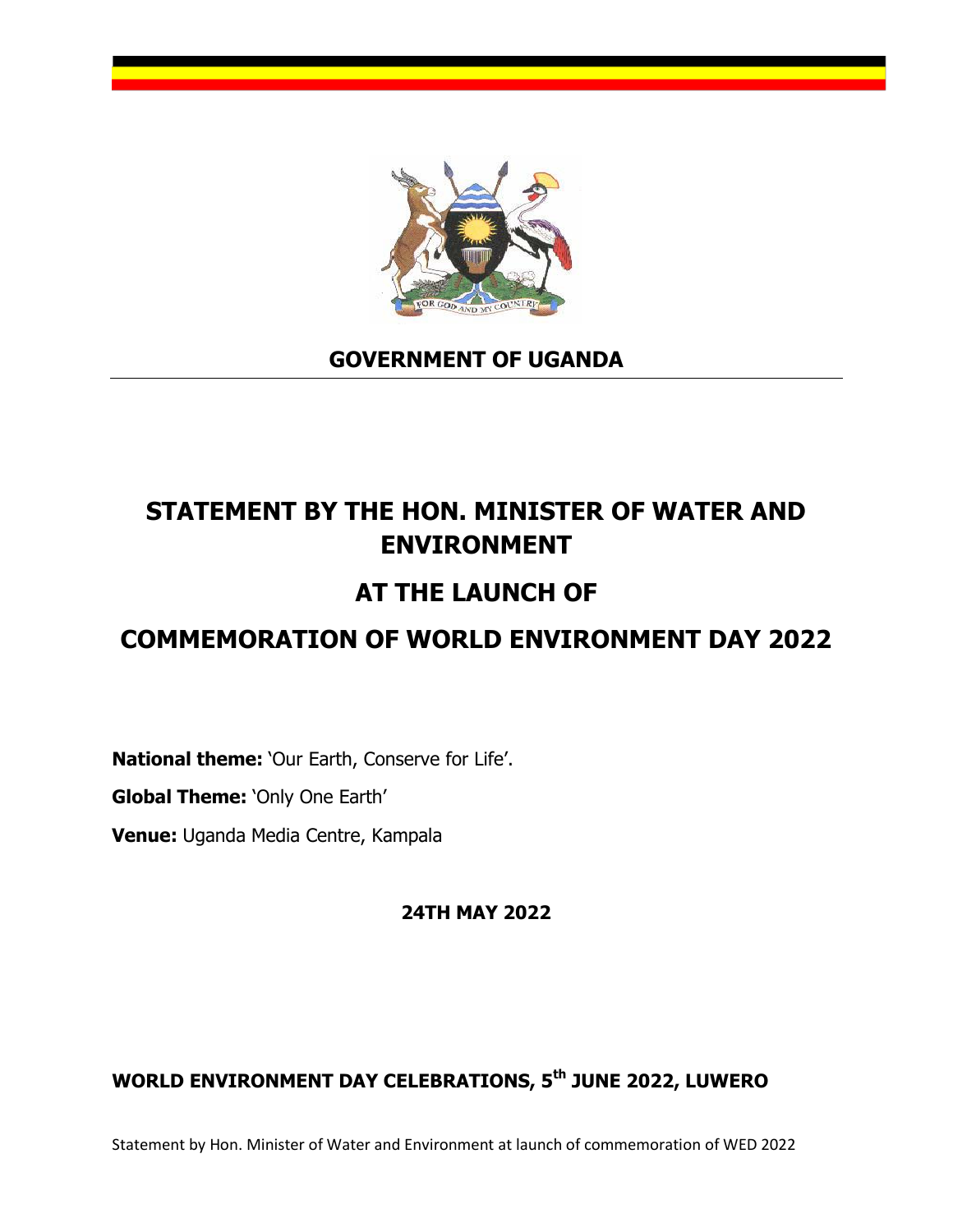On Sunday the  $5<sup>th</sup>$  of June 2022 Uganda will be joining the rest of the World to commemorate the **International World Environment Day 2022**. The United Nations General Assembly declared this day for the first time during the United Nations Conference on the Human Environment and Development in Stockholm, Sweden in 1972 and has been held annually on  $5<sup>th</sup>$  June since 1974.

This is the day when each Member State is supposed to reflect on efforts put in place at national level with regards to protection of the environment. It is also a day for each Member State to reaffirm her commitment to sustainable environmental management.

World Environment Day (WED) is the United Nations' principal vehicle for encouraging worldwide awareness and action for the environment. Over the years it has grown to be a broad, global platform for public outreach, promoting progress on the environmental dimensions of the Sustainable Development Goals. With the United Nations Environment Programme (UNEP) at the helm, over 150 countries participate each year.

WED also serves as the 'people's day' for doing something positive for the environment, galvanizing individual actions into a collective power that generates an exponential positive impact on the planet.

The 2022 global WED will be commemorated in Stockholm Sweden under the theme '**Only One Earth**'. The **theme** and **Sweden** as the global host, is a symbolic recap of the 1972 Stockholm Conference which led to the formation of UNEP and the declaration of the  $5<sup>th</sup>$  of June as the International Day for reflecting on human interaction with the Environment and its effects.

"Only One Earth" was the slogan for the first United Nations Conference on the Human Environment, held in Stockholm in 1972. This put sustainable development on the global agenda and led to the establishment of World Environment Day. Fifty years later, Sweden is hosting Stockholm+50 from  $2^{nd}$  to  $3^{rd}$  June, and World Environment Day on 5<sup>th</sup> June 2022.

Time to act for environment is fast running out, and nature is in emergency mode. To keep global warming below 1.5°C this century, the world must halve annual greenhouse gas emissions by 2030. Without action, exposure to air pollution beyond safe guidelines will increase by 50 per cent within the decade and plastic waste flowing into aquatic ecosystems will nearly triple by 2040.

We need urgent action to address these pressing issues, making "Only One Earth" and its focus on living sustainably in harmony with nature, as pertinent as ever.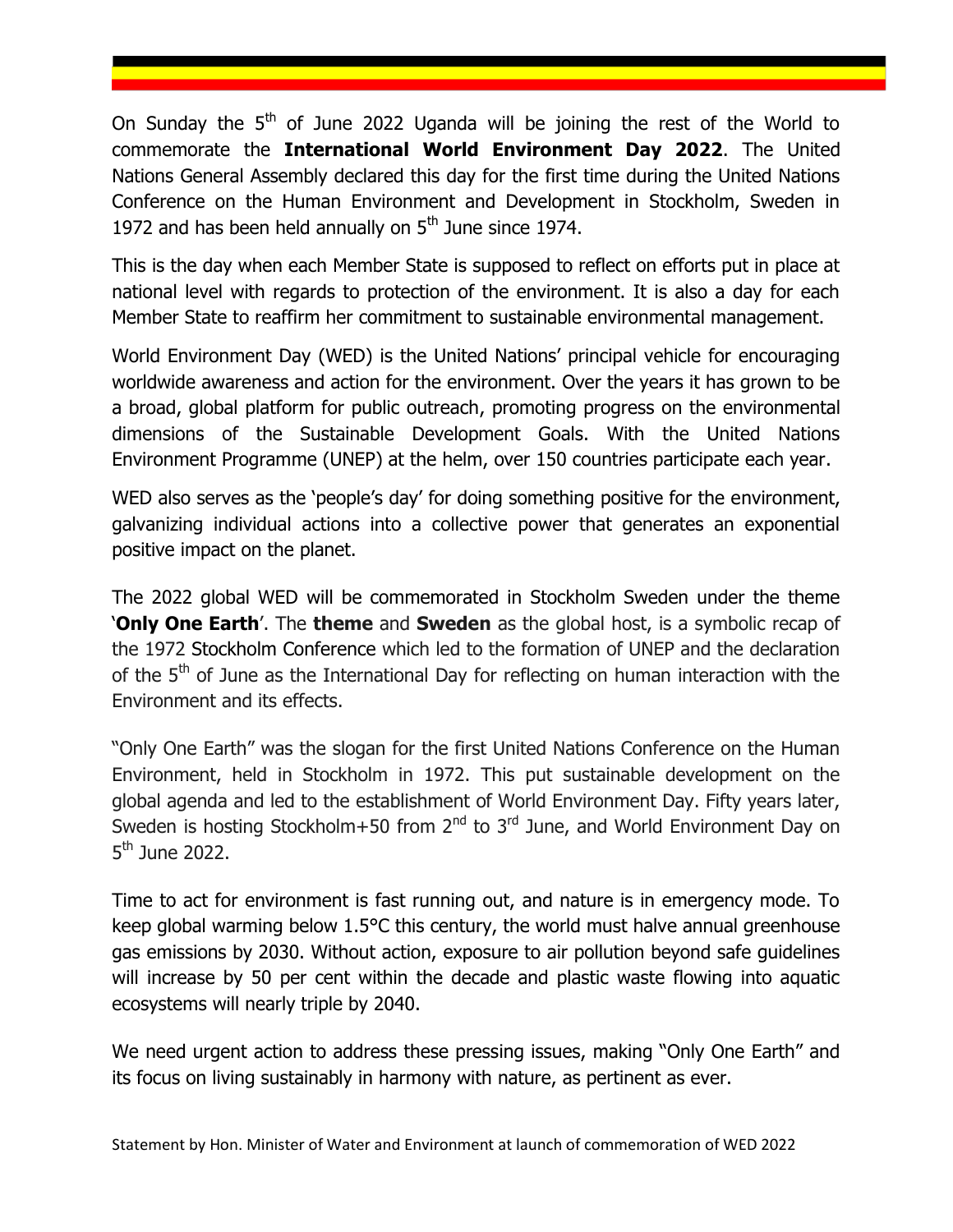World Environment Day 2021 launched the UN Decade on Ecosystem Restoration 2021- 2030 to prevent, halt and reverse the degradation of ecosystems on every continent and in every ocean. Restoration can help to end poverty, combat climate change and prevent a mass extinction. It will only succeed if everyone plays a part.

In Uganda, we have developed a ten-year Environment Restoration Plan and declared the next ten years as a war decade for environment restoration. We are making every effort to reverse forest cover loss, wetland cover loss and biodiversity loss.

In Uganda, this year's World Environment Day celebrations will be held in Luwero on 5<sup>th</sup> June 2022 under the national theme: '**Our Earth, Conserve for Life**'.

As we commemorate World Environment Day on June  $5<sup>th</sup>$ , 2022 let us remember that the Earth we have is our **'Only Home'** and our survival depends on the way we handle it.

Our Earth faces a triple planetary emergency:

- The climate is heating up too quickly for people and nature to adapt;
- Habitat loss and other pressures mean an estimated 1 million species are threatened with extinction;
- Pollution continues to poison our air, land and water.

The way out of this dilemma is to transform our economy and society to make them inclusive, fair and more connected with nature. We must shift from harming the planet to healing it.

The good news is the solutions and the technology exist and are increasingly affordable.

- 1. Stopping encroachment on fragile ecosystems including; wetlands, forests, lake shores and river banks
- 2. Restoring degraded areas to bring balance in ecosystem functions and services

Statement by Hon. Minister of Water and Environment at launch of commemoration of WED 2022